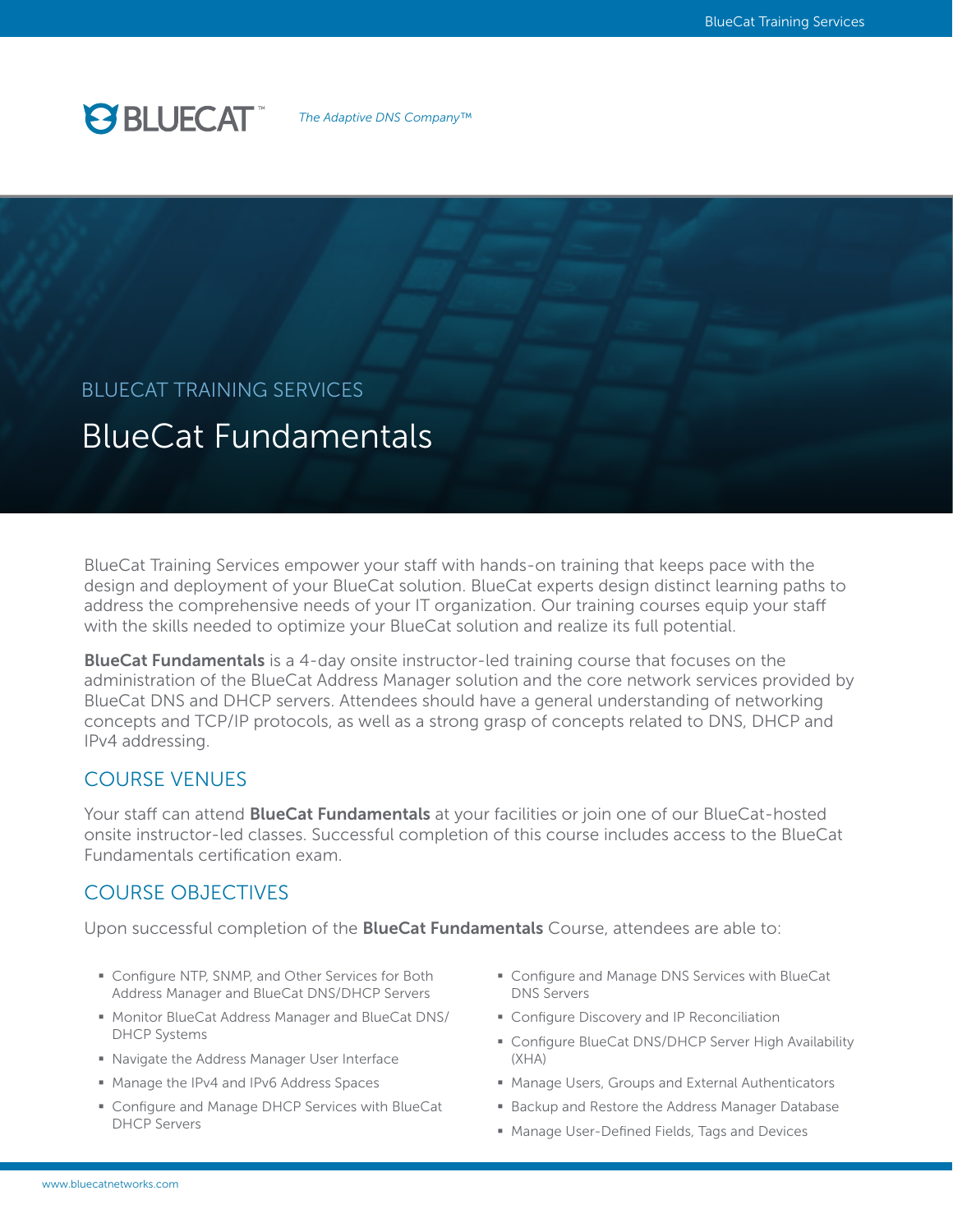#### MODULE 1 – BENEFITS OF BLUECAT DDI

§ Understand the Advantages of BlueCat DDI

## MODULE 2 – NAVIGATING/PERSONALIZING THE SYSTEM

- Navigate the Address Manager User Interface
- Use Search and Data Restore Tools
- **Use Address Manager Online Help**

#### MODULE 3 – IPV4 ADDRESS MANAGEMENT

- Model the Address Space using IPv4 Blocks and Networks
- § Work with IP Addresses

#### MODULE 4 – IPV6 ADDRESS MANAGEMENT

- § Understand IPv6 Addresses
- Work with Global and Local Address Spaces
- Create IPv6 Blocks and Networks
- Create and Assign IPv6 Addresses

#### MODULE 5 – MANAGING DHCP

- Create and Resize DHCP Ranges
- Create DHCP Reserved Addresses
- § Deploy DHCP
- Use Network Templates to Automate Network Creation
- Configure DHCP Options and Settings
- **Configure DHCP Validation**

#### MODULE 6 – DHCP FAILOVER

- Understand the Recommended DHCP Failover Architecture
- **Configure DHCP Failover**

#### MODULE 7 – MANAGING DNS

- Manage DNS Views, Zones, and Resource Records
- **Manage the Reverse DNS Space**
- Deploy DNS Data to DNS Servers
- Configure DNS Settings and Options

#### MODULE 8 – MANAGING RECURSIVE DNS

- **Configure Recursion**
- Configure Global Forwarding, Stub Zones, and Forwarding Zones

#### MODULE 9 – DYNAMIC DNS

- § Configure Dynamic DNS (DDNS)
- Add Security to DDNS using TSIG Keys

#### MODULE 10 – ADVANCED DNS TOPICS

- Manage a Multi-View DNS Configuration
- **Configure Delegation**
- Create and Manage Zone Templates

## MODULE 11 – MANAGING CROSS-OVER HIGH AVAILABILITY (XHA)

- Create and Maintain XHA Clusters
- § Update XHA Clusters
- § Repair XHA Clusters

#### MODULE 12 – IP RECONCILIATION

- **Schedule and Run a Discovery**
- Configure an IP Reconciliation Policy
- Reconcile Discovered IP Addresses

## MODULE 13 – MANAGING AND

#### MAINTAINING ADDRESS MANAGER

- Work with the Address Manager Administration Console (CLI)
- Configure Monitoring of the Address Manager System
- Configure Address Manager Services
- § Upgrade and Patch Address Manager